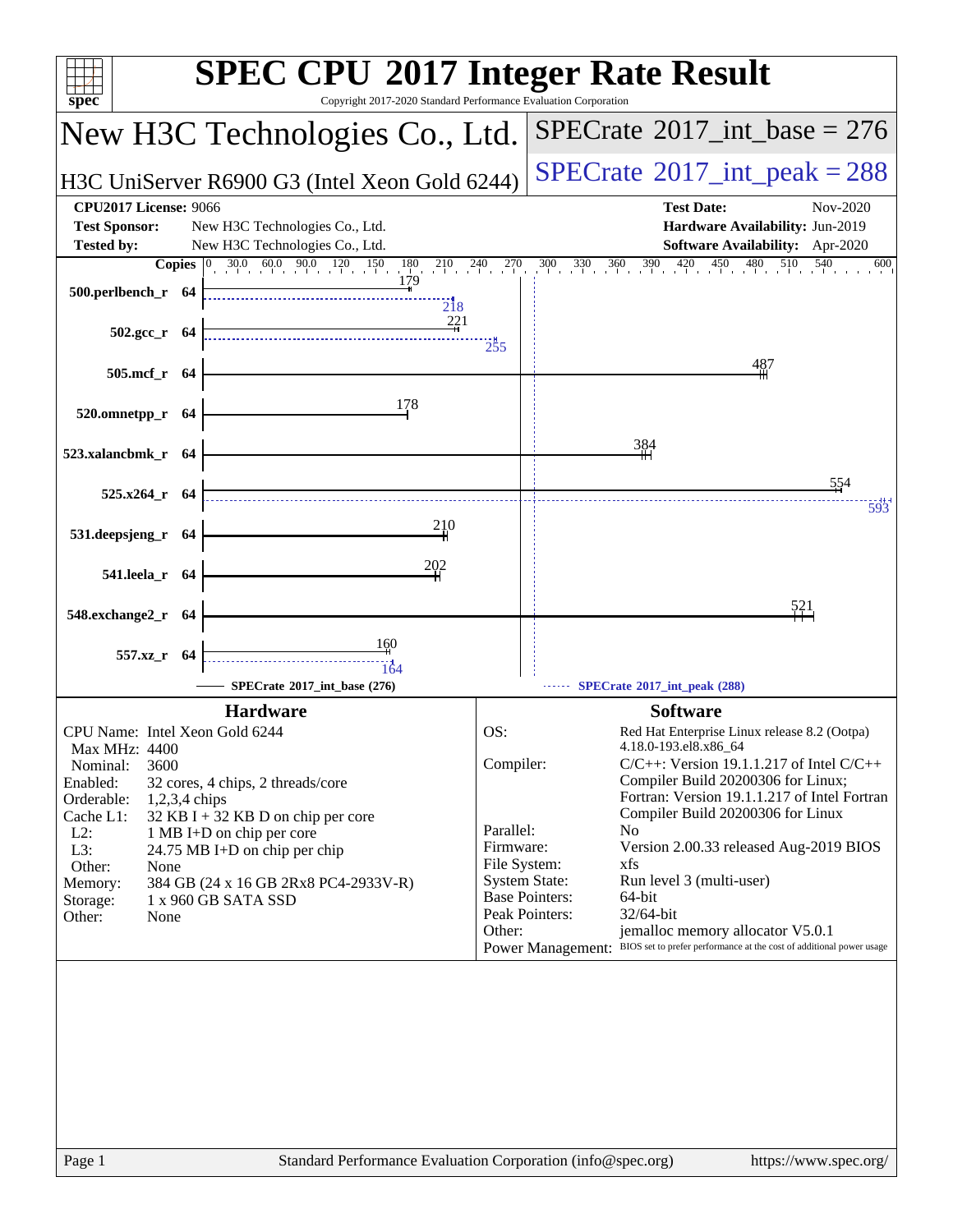

Copyright 2017-2020 Standard Performance Evaluation Corporation

# New H3C Technologies Co., Ltd.

H3C UniServer R6900 G3 (Intel Xeon Gold 6244)  $\left|$  [SPECrate](http://www.spec.org/auto/cpu2017/Docs/result-fields.html#SPECrate2017intpeak)<sup>®</sup>[2017\\_int\\_peak = 2](http://www.spec.org/auto/cpu2017/Docs/result-fields.html#SPECrate2017intpeak)88

**[Test Sponsor:](http://www.spec.org/auto/cpu2017/Docs/result-fields.html#TestSponsor)** New H3C Technologies Co., Ltd. **[Hardware Availability:](http://www.spec.org/auto/cpu2017/Docs/result-fields.html#HardwareAvailability)** Jun-2019 **[Tested by:](http://www.spec.org/auto/cpu2017/Docs/result-fields.html#Testedby)** New H3C Technologies Co., Ltd. **[Software Availability:](http://www.spec.org/auto/cpu2017/Docs/result-fields.html#SoftwareAvailability)** Apr-2020

**[CPU2017 License:](http://www.spec.org/auto/cpu2017/Docs/result-fields.html#CPU2017License)** 9066 **[Test Date:](http://www.spec.org/auto/cpu2017/Docs/result-fields.html#TestDate)** Nov-2020

 $SPECTate$ <sup>®</sup>[2017\\_int\\_base =](http://www.spec.org/auto/cpu2017/Docs/result-fields.html#SPECrate2017intbase) 276

### **[Results Table](http://www.spec.org/auto/cpu2017/Docs/result-fields.html#ResultsTable)**

| <b>Base</b>                                             |               |                |            |                | <b>Peak</b> |                |       |               |                |              |                |              |                |              |
|---------------------------------------------------------|---------------|----------------|------------|----------------|-------------|----------------|-------|---------------|----------------|--------------|----------------|--------------|----------------|--------------|
| <b>Benchmark</b>                                        | <b>Copies</b> | <b>Seconds</b> | Ratio      | <b>Seconds</b> | Ratio       | <b>Seconds</b> | Ratio | <b>Copies</b> | <b>Seconds</b> | <b>Ratio</b> | <b>Seconds</b> | <b>Ratio</b> | <b>Seconds</b> | <b>Ratio</b> |
| 500.perlbench_r                                         | 64            | 570            | 179        | 568            | <u>179</u>  | 563            | 181   | 64            | 471            | 216          | 468            | 218          | 467            | 218          |
| $502.\text{gcc}$ <sub>r</sub>                           | 64            | 415            | 218        | 409            | 221         | 408            | 222   | 64            | 358            | 253          | 355            | 255          | 356            | 255          |
| $505$ .mcf r                                            | 64            | 213            | 484        | 211            | 490         | 212            | 487   | 64            | 213            | 484          | 211            | 490          | 212            | 487          |
| 520.omnetpp_r                                           | 64            | 472            | 178        | 473            | 177         | 473            | 178   | 64            | 472            | 178          | 473            | 177          | 473            | 178          |
| 523.xalancbmk r                                         | 64            | 177            | 382        | 176            | 384         | 174            | 389   | 64            | 177            | 382          | 176            | 384          | 174            | 389          |
| 525.x264 r                                              | 64            | 202            | 554        | 202            | 555         | 204            | 551   | 64            | 190            | 590          | 187            | 598          | 189            | <u>593</u>   |
| 531.deepsjeng_r                                         | 64            | 351            | 209        | 350            | 210         | 345            | 212   | 64            | 351            | 209          | 350            | 210          | 345            | 212          |
| 541.leela r                                             | 64            | 525            | 202        | 524            | 202         | 516            | 206   | 64            | 525            | 202          | 524            | 202          | 516            | 206          |
| 548.exchange2_r                                         | 64            | 322            | 521        | 326            | 515         | 316            | 531   | 64            | 322            | 521          | 326            | 515          | 316            | 531          |
| 557.xz r                                                | 64            | 433            | <b>160</b> | 433            | 160         | 425            | 163   | 64            | 421            | 164          | 419            | 165          | 420            | <u>164</u>   |
| $SPECrate^{\circ}2017$ int base =                       |               |                | 276        |                |             |                |       |               |                |              |                |              |                |              |
| $\sim$ $\sim$ $\sim$ $\sim$ $\sim$ $\sim$ $\sim$ $\sim$ |               |                |            |                |             |                |       |               |                |              |                |              |                |              |

**[SPECrate](http://www.spec.org/auto/cpu2017/Docs/result-fields.html#SPECrate2017intpeak)[2017\\_int\\_peak =](http://www.spec.org/auto/cpu2017/Docs/result-fields.html#SPECrate2017intpeak) 288**

Results appear in the [order in which they were run](http://www.spec.org/auto/cpu2017/Docs/result-fields.html#RunOrder). Bold underlined text [indicates a median measurement](http://www.spec.org/auto/cpu2017/Docs/result-fields.html#Median).

### **[Compiler Notes](http://www.spec.org/auto/cpu2017/Docs/result-fields.html#CompilerNotes)**

The inconsistent Compiler version information under Compiler Version section is due to a discrepancy in Intel Compiler. The correct version of C/C++ compiler is: Version 19.1.1.217 Build 20200306 Compiler for Linux The correct version of Fortran compiler is: Version 19.1.1.217 Build 20200306 Compiler for Linux

### **[Submit Notes](http://www.spec.org/auto/cpu2017/Docs/result-fields.html#SubmitNotes)**

 The numactl mechanism was used to bind copies to processors. The config file option 'submit' was used to generate numactl commands to bind each copy to a specific processor. For details, please see the config file.

### **[Operating System Notes](http://www.spec.org/auto/cpu2017/Docs/result-fields.html#OperatingSystemNotes)**

Stack size set to unlimited using "ulimit -s unlimited"

### **[Environment Variables Notes](http://www.spec.org/auto/cpu2017/Docs/result-fields.html#EnvironmentVariablesNotes)**

```
Environment variables set by runcpu before the start of the run:
LD_LIBRARY_PATH =
      "/home/speccpu/lib/intel64:/home/speccpu/lib/ia32:/home/speccpu/je5.0.1-
      32"
MALLOC_CONF = "retain:true"
```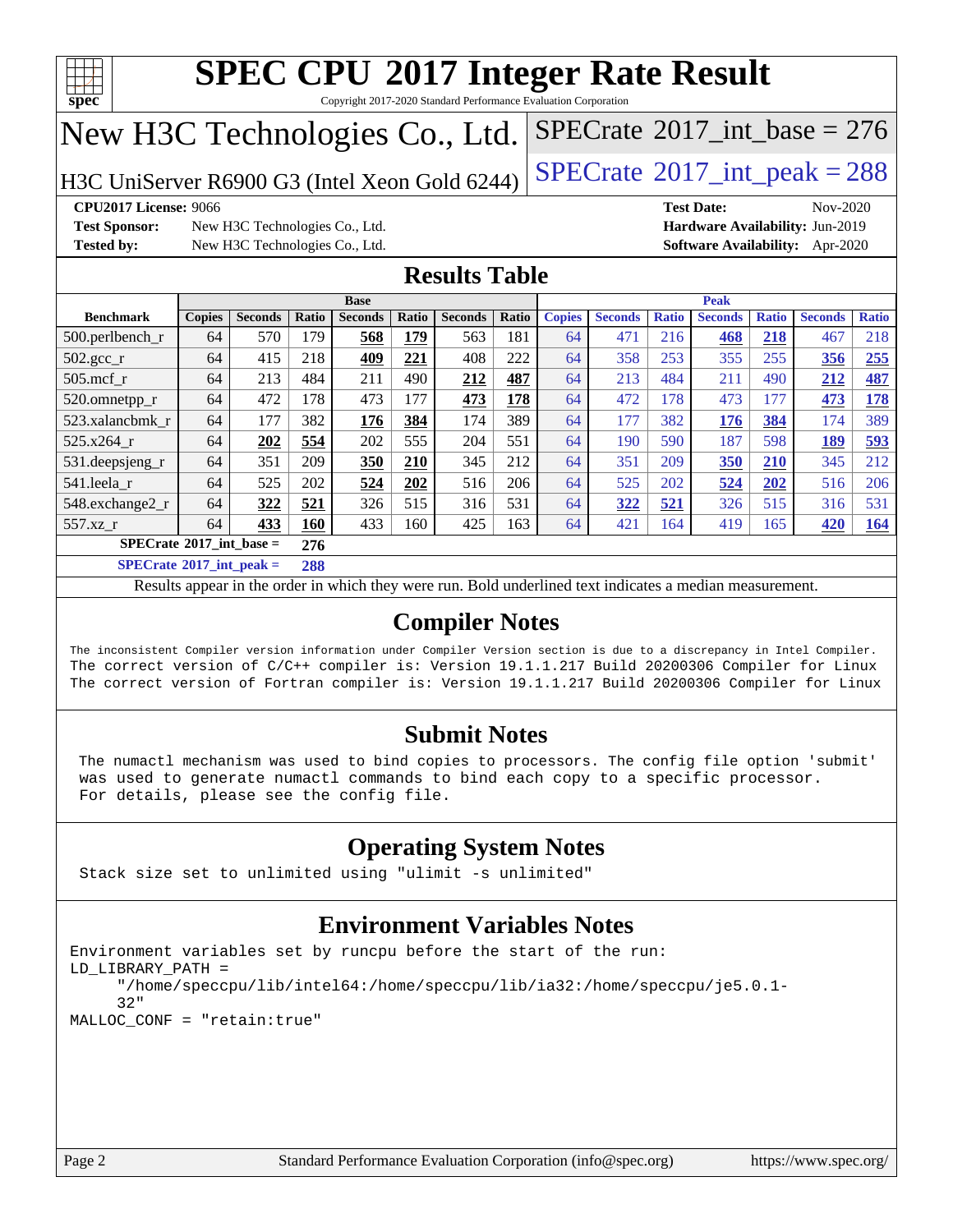| c<br>t<br>U<br>U |  |  |  |  |  |
|------------------|--|--|--|--|--|

Copyright 2017-2020 Standard Performance Evaluation Corporation

# New H3C Technologies Co., Ltd.

H3C UniServer R6900 G3 (Intel Xeon Gold 6244)  $\left|$  [SPECrate](http://www.spec.org/auto/cpu2017/Docs/result-fields.html#SPECrate2017intpeak)<sup>®</sup>[2017\\_int\\_peak = 2](http://www.spec.org/auto/cpu2017/Docs/result-fields.html#SPECrate2017intpeak)88

 $SPECTate$ <sup>®</sup>[2017\\_int\\_base =](http://www.spec.org/auto/cpu2017/Docs/result-fields.html#SPECrate2017intbase) 276

### **[CPU2017 License:](http://www.spec.org/auto/cpu2017/Docs/result-fields.html#CPU2017License)** 9066 **[Test Date:](http://www.spec.org/auto/cpu2017/Docs/result-fields.html#TestDate)** Nov-2020

**[Test Sponsor:](http://www.spec.org/auto/cpu2017/Docs/result-fields.html#TestSponsor)** New H3C Technologies Co., Ltd. **[Hardware Availability:](http://www.spec.org/auto/cpu2017/Docs/result-fields.html#HardwareAvailability)** Jun-2019 **[Tested by:](http://www.spec.org/auto/cpu2017/Docs/result-fields.html#Testedby)** New H3C Technologies Co., Ltd. **[Software Availability:](http://www.spec.org/auto/cpu2017/Docs/result-fields.html#SoftwareAvailability)** Apr-2020

### **[General Notes](http://www.spec.org/auto/cpu2017/Docs/result-fields.html#GeneralNotes)**

 Binaries compiled on a system with 1x Intel Core i9-7980XE CPU + 64GB RAM memory using Redhat Enterprise Linux 8.0 NA: The test sponsor attests, as of date of publication, that CVE-2017-5754 (Meltdown) is mitigated in the system as tested and documented. Yes: The test sponsor attests, as of date of publication, that CVE-2017-5753 (Spectre variant 1) is mitigated in the system as tested and documented. Yes: The test sponsor attests, as of date of publication, that CVE-2017-5715 (Spectre variant 2) is mitigated in the system as tested and documented. Transparent Huge Pages enabled by default Prior to runcpu invocation Filesystem page cache synced and cleared with: sync; echo 3> /proc/sys/vm/drop\_caches runcpu command invoked through numactl i.e.: numactl --interleave=all runcpu <etc> jemalloc, a general purpose malloc implementation built with the RedHat Enterprise 7.5, and the system compiler gcc 4.8.5 sources available from jemalloc.net or<https://github.com/jemalloc/jemalloc/releases>

### **[Platform Notes](http://www.spec.org/auto/cpu2017/Docs/result-fields.html#PlatformNotes)**

 BIOS settings: Set SNC to Enabled Set IMC Interleaving to 1-way Interleave Set Patrol Scrub to Disabled Sysinfo program /home/speccpu/bin/sysinfo Rev: r6365 of 2019-08-21 295195f888a3d7edb1e6e46a485a0011 running on localhost.localdomain Wed Nov 4 09:02:12 2020 SUT (System Under Test) info as seen by some common utilities. For more information on this section, see <https://www.spec.org/cpu2017/Docs/config.html#sysinfo> From /proc/cpuinfo model name : Intel(R) Xeon(R) Gold 6244 CPU @ 3.60GHz 4 "physical id"s (chips) 64 "processors" cores, siblings (Caution: counting these is hw and system dependent. The following excerpts from /proc/cpuinfo might not be reliable. Use with caution.) cpu cores : 8 siblings : 16

 physical 0: cores 1 2 9 17 19 20 26 27 physical 1: cores 2 4 8 9 18 19 20 25 physical 2: cores 2 4 9 18 19 20 24 25 physical 3: cores 1 2 4 9 18 19 25 27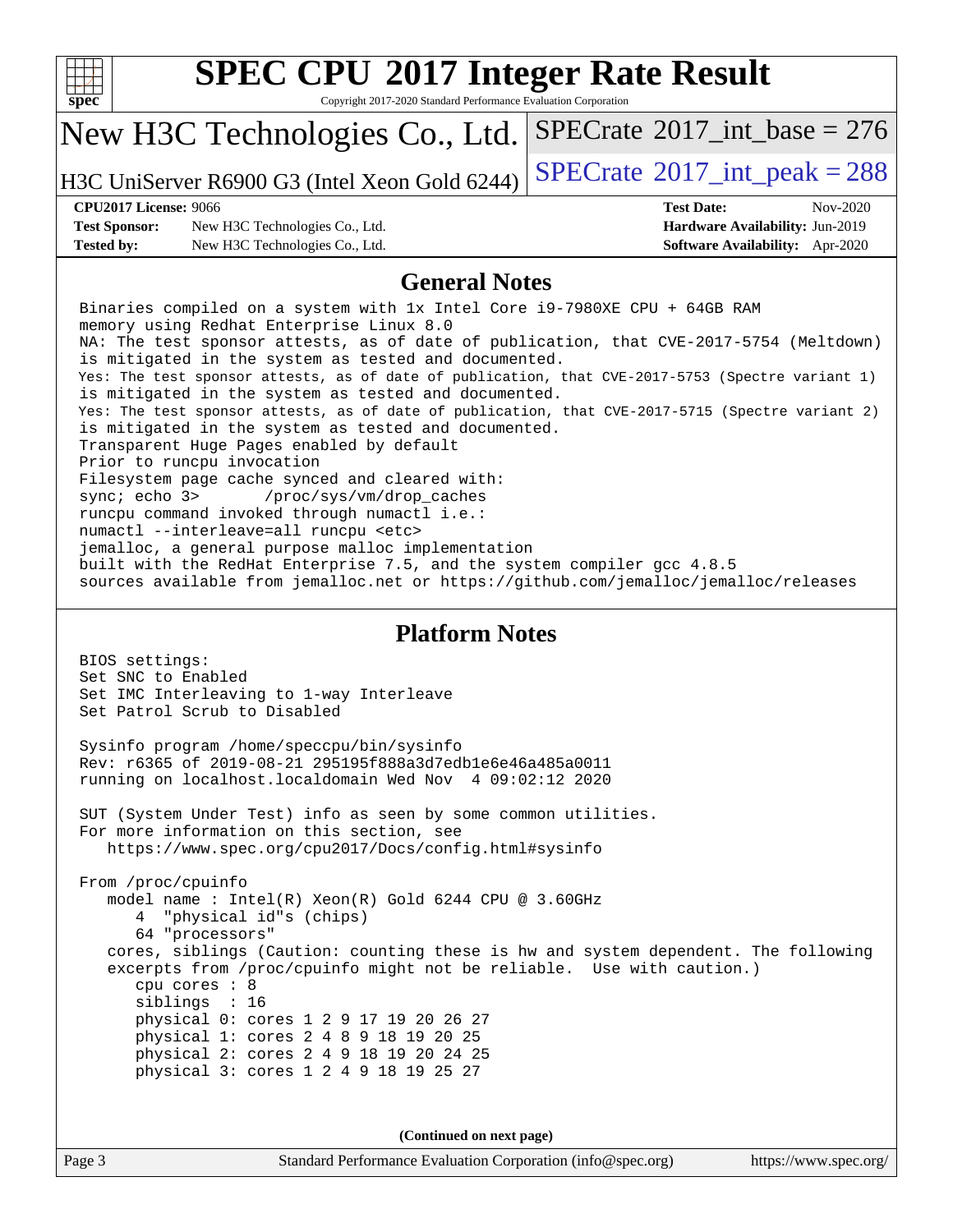

Copyright 2017-2020 Standard Performance Evaluation Corporation

# New H3C Technologies Co., Ltd.

H3C UniServer R6900 G3 (Intel Xeon Gold 6244)  $\left|$  [SPECrate](http://www.spec.org/auto/cpu2017/Docs/result-fields.html#SPECrate2017intpeak)<sup>®</sup>[2017\\_int\\_peak = 2](http://www.spec.org/auto/cpu2017/Docs/result-fields.html#SPECrate2017intpeak)88

 $SPECrate$ <sup>®</sup>[2017\\_int\\_base =](http://www.spec.org/auto/cpu2017/Docs/result-fields.html#SPECrate2017intbase) 276

**[Test Sponsor:](http://www.spec.org/auto/cpu2017/Docs/result-fields.html#TestSponsor)** New H3C Technologies Co., Ltd. **[Hardware Availability:](http://www.spec.org/auto/cpu2017/Docs/result-fields.html#HardwareAvailability)** Jun-2019 **[Tested by:](http://www.spec.org/auto/cpu2017/Docs/result-fields.html#Testedby)** New H3C Technologies Co., Ltd. **[Software Availability:](http://www.spec.org/auto/cpu2017/Docs/result-fields.html#SoftwareAvailability)** Apr-2020

**[CPU2017 License:](http://www.spec.org/auto/cpu2017/Docs/result-fields.html#CPU2017License)** 9066 **[Test Date:](http://www.spec.org/auto/cpu2017/Docs/result-fields.html#TestDate)** Nov-2020

### **[Platform Notes \(Continued\)](http://www.spec.org/auto/cpu2017/Docs/result-fields.html#PlatformNotes)**

| From 1scpu:                 |                                                                                      |
|-----------------------------|--------------------------------------------------------------------------------------|
| Architecture:               | x86_64                                                                               |
| $CPU$ op-mode( $s$ ):       | $32$ -bit, $64$ -bit                                                                 |
| Byte Order:                 | Little Endian                                                                        |
| CPU(s):                     | 64                                                                                   |
| On-line CPU(s) list: $0-63$ |                                                                                      |
| Thread( $s$ ) per core:     | $\overline{2}$                                                                       |
| $Core(s)$ per socket:       | 8                                                                                    |
| Socket(s):                  | 4                                                                                    |
| NUMA $node(s):$             | 8                                                                                    |
| Vendor ID:                  | GenuineIntel                                                                         |
| CPU family:                 | 6                                                                                    |
| Model:                      | 85                                                                                   |
| Model name:                 | $Intel(R)$ Xeon $(R)$ Gold 6244 CPU @ 3.60GHz                                        |
| Stepping:                   | 6                                                                                    |
| CPU MHz:                    | 4298.240                                                                             |
| $CPU$ max $MHz$ :           | 4400.0000                                                                            |
| CPU min MHz:                | 1200.0000                                                                            |
| BogoMIPS:                   | 7200.00                                                                              |
| Virtualization:             | $VT - x$                                                                             |
| L1d cache:                  | 32K                                                                                  |
| Lli cache:                  | 32K                                                                                  |
| $L2$ cache:                 | 1024K                                                                                |
| $L3$ cache:                 | 25344K                                                                               |
| NUMA $node0$ $CPU(s):$      | $0 - 3, 32 - 35$                                                                     |
| NUMA nodel $CPU(s):$        | $4 - 7, 36 - 39$                                                                     |
| NUMA $node2$ $CPU(s):$      | 8, 10, 11, 15, 40, 42, 43, 47                                                        |
| NUMA $node3$ $CPU(s):$      | $9, 12 - 14, 41, 44 - 46$                                                            |
| NUMA $node4$ $CPU(s):$      | 16, 18, 22, 23, 48, 50, 54, 55                                                       |
| NUMA $node5$ $CPU(s):$      | $17, 19 - 21, 49, 51 - 53$                                                           |
| NUMA $node6$ $CPU(s):$      | 24, 25, 27, 30, 56, 57, 59, 62                                                       |
| NUMA $node7$ CPU $(s)$ :    | 26, 28, 29, 31, 58, 60, 61, 63                                                       |
| Flaqs:                      | fpu vme de pse tsc msr pae mce cx8 apic sep mtrr pge mca cmov                        |
|                             | pat pse36 clflush dts acpi mmx fxsr sse sse2 ss ht tm pbe syscall nx pdpelgb rdtscp  |
|                             | lm constant_tsc art arch_perfmon pebs bts rep_good nopl xtopology nonstop_tsc cpuid  |
|                             | aperfmperf pni pclmulqdq dtes64 monitor ds_cpl vmx smx est tm2 ssse3 sdbg fma cx16   |
|                             | xtpr pdcm pcid dca sse4_1 sse4_2 x2apic movbe popcnt tsc_deadline_timer aes xsave    |
|                             | avx f16c rdrand lahf_lm abm 3dnowprefetch cpuid_fault epb cat_13 cdp_13              |
|                             | invpcid_single intel_ppin ssbd mba ibrs ibpb stibp ibrs_enhanced tpr_shadow vnmi     |
|                             | flexpriority ept vpid fsgsbase tsc_adjust bmil hle avx2 smep bmi2 erms invpcid rtm   |
|                             | cqm mpx rdt_a avx512f avx512dq rdseed adx smap clflushopt clwb intel_pt avx512cd     |
|                             | avx512bw avx512vl xsaveopt xsavec xgetbvl xsaves cqm_llc cqm_occup_llc cqm_mbm_total |
|                             | cqm_mbm_local dtherm ida arat pln pts pku ospke avx512_vnni md_clear flush_l1d       |
| arch capabilities           |                                                                                      |
| /proc/cpuinfo cache data    |                                                                                      |
| cache size : 25344 KB       |                                                                                      |
|                             |                                                                                      |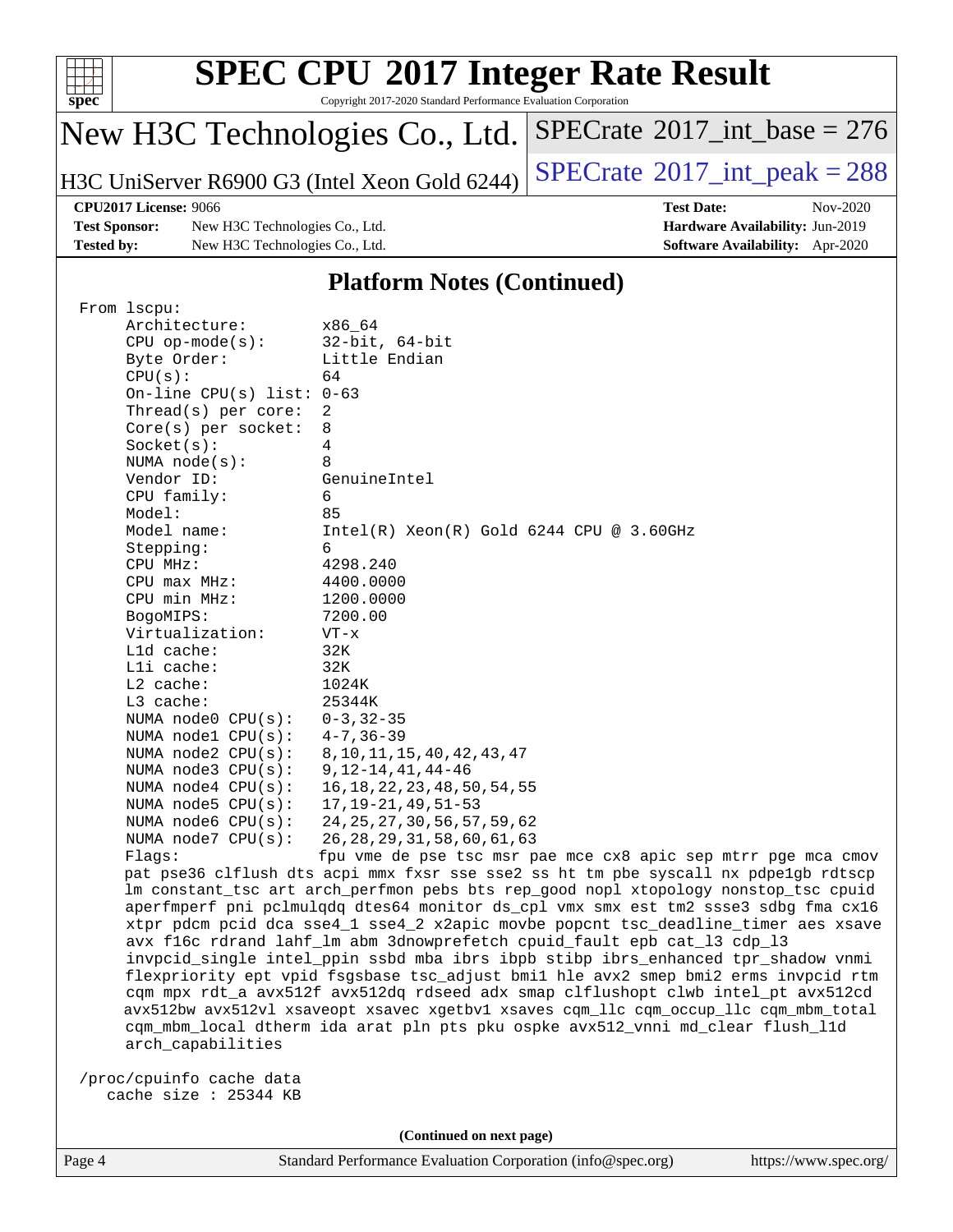

### **[Platform Notes \(Continued\)](http://www.spec.org/auto/cpu2017/Docs/result-fields.html#PlatformNotes)**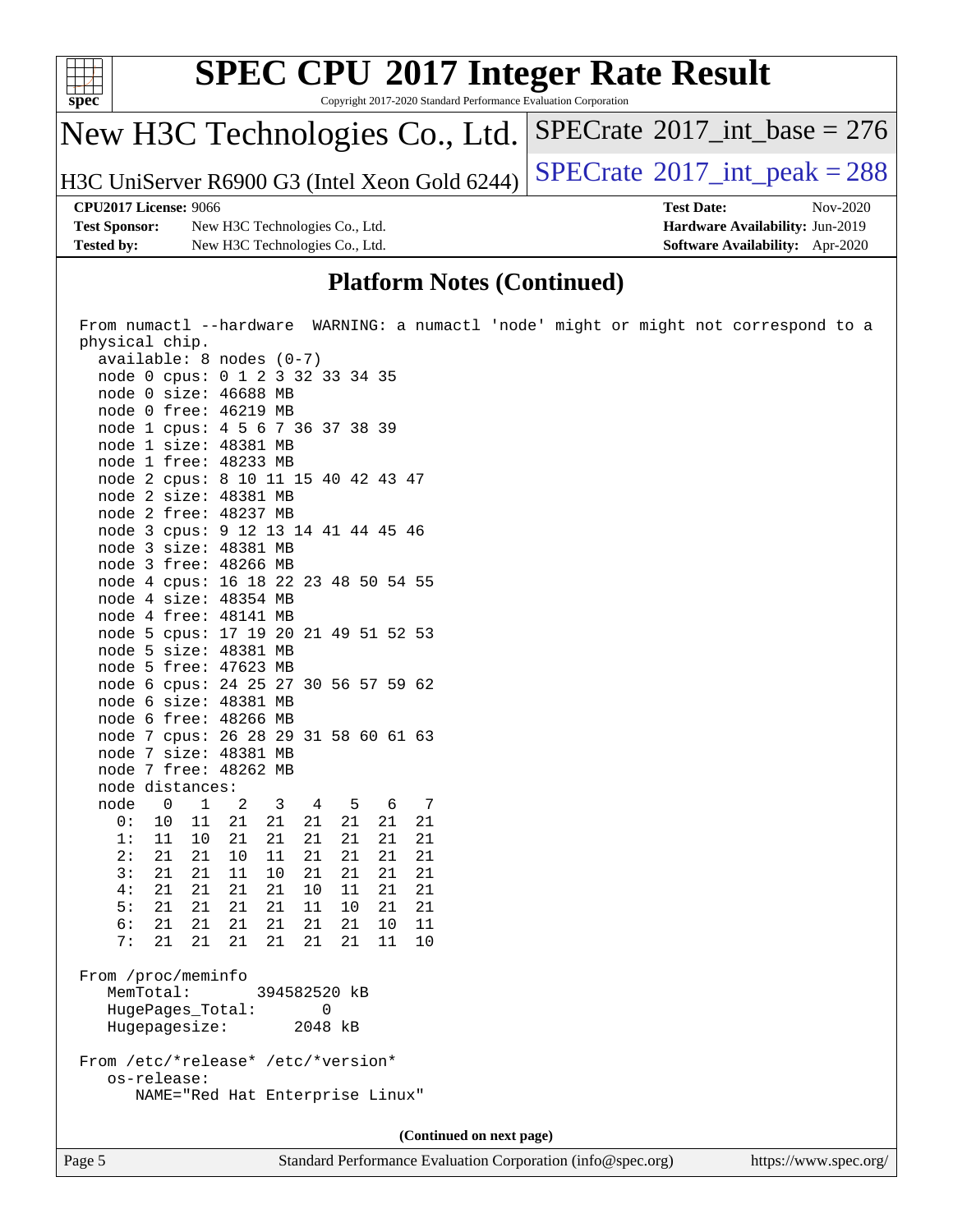

Copyright 2017-2020 Standard Performance Evaluation Corporation

New H3C Technologies Co., Ltd.

H3C UniServer R6900 G3 (Intel Xeon Gold 6244)  $\left|$  [SPECrate](http://www.spec.org/auto/cpu2017/Docs/result-fields.html#SPECrate2017intpeak)<sup>®</sup>[2017\\_int\\_peak = 2](http://www.spec.org/auto/cpu2017/Docs/result-fields.html#SPECrate2017intpeak)88

 $SPECTate$ <sup>®</sup>[2017\\_int\\_base =](http://www.spec.org/auto/cpu2017/Docs/result-fields.html#SPECrate2017intbase) 276

**[Test Sponsor:](http://www.spec.org/auto/cpu2017/Docs/result-fields.html#TestSponsor)** New H3C Technologies Co., Ltd. **[Hardware Availability:](http://www.spec.org/auto/cpu2017/Docs/result-fields.html#HardwareAvailability)** Jun-2019 **[Tested by:](http://www.spec.org/auto/cpu2017/Docs/result-fields.html#Testedby)** New H3C Technologies Co., Ltd. **[Software Availability:](http://www.spec.org/auto/cpu2017/Docs/result-fields.html#SoftwareAvailability)** Apr-2020

**[CPU2017 License:](http://www.spec.org/auto/cpu2017/Docs/result-fields.html#CPU2017License)** 9066 **[Test Date:](http://www.spec.org/auto/cpu2017/Docs/result-fields.html#TestDate)** Nov-2020

### **[Platform Notes \(Continued\)](http://www.spec.org/auto/cpu2017/Docs/result-fields.html#PlatformNotes)**

 VERSION="8.2 (Ootpa)" ID="rhel" ID\_LIKE="fedora" VERSION\_ID="8.2" PLATFORM\_ID="platform:el8" PRETTY\_NAME="Red Hat Enterprise Linux 8.2 (Ootpa)" ANSI\_COLOR="0;31" redhat-release: Red Hat Enterprise Linux release 8.2 (Ootpa) system-release: Red Hat Enterprise Linux release 8.2 (Ootpa) system-release-cpe: cpe:/o:redhat:enterprise\_linux:8.2:ga uname -a: Linux localhost.localdomain 4.18.0-193.el8.x86\_64 #1 SMP Fri Mar 27 14:35:58 UTC 2020 x86\_64 x86\_64 x86\_64 GNU/Linux Kernel self-reported vulnerability status: itlb\_multihit: KVM: Mitigation: Split huge pages CVE-2018-3620 (L1 Terminal Fault): Not affected Microarchitectural Data Sampling: Not affected CVE-2017-5754 (Meltdown): Not affected CVE-2018-3639 (Speculative Store Bypass): Mitigation: Speculative Store Bypass disabled via prctl and seccomp CVE-2017-5753 (Spectre variant 1): Mitigation: usercopy/swapgs barriers and \_\_user pointer sanitization CVE-2017-5715 (Spectre variant 2): Mitigation: Enhanced IBRS, IBPB: conditional, RSB filling tsx\_async\_abort: Vulnerable: Clear CPU buffers attempted, no microcode; SMT vulnerable run-level 3 Nov 4 09:00 SPEC is set to: /home/speccpu Filesystem Type Size Used Avail Use% Mounted on /dev/mapper/rhel-home xfs 839G 141G 698G 17% /home From /sys/devices/virtual/dmi/id BIOS: American Megatrends Inc. 2.00.33 08/22/2019 Vendor: New H3C Technologies Co., Ltd. Product: H3C UniServer R6900 G3 Product Family: Rack Serial: 210235A3T0H204000004 Additional information from dmidecode follows. WARNING: Use caution when you interpret this section. The 'dmidecode' program reads system data which is "intended to allow hardware to be accurately determined", but the intent may not be met, as there are frequent changes to hardware, firmware, and the "DMTF SMBIOS" standard.

| Page 6 | Standard Performance Evaluation Corporation (info@spec.org) | https://www.spec.org/ |
|--------|-------------------------------------------------------------|-----------------------|
|--------|-------------------------------------------------------------|-----------------------|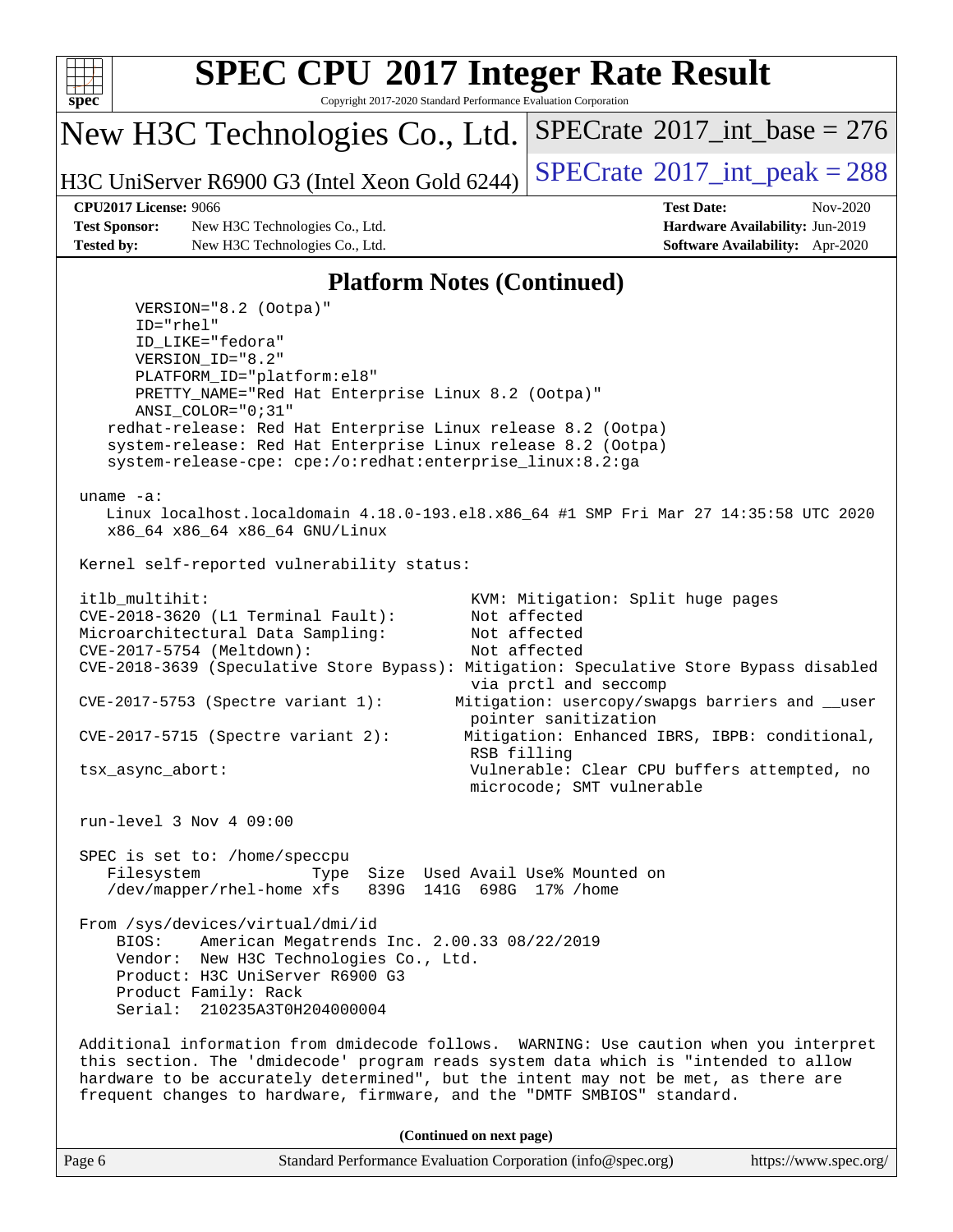

Copyright 2017-2020 Standard Performance Evaluation Corporation

## New H3C Technologies Co., Ltd.

H3C UniServer R6900 G3 (Intel Xeon Gold 6244)  $\left|$  [SPECrate](http://www.spec.org/auto/cpu2017/Docs/result-fields.html#SPECrate2017intpeak)<sup>®</sup>[2017\\_int\\_peak = 2](http://www.spec.org/auto/cpu2017/Docs/result-fields.html#SPECrate2017intpeak)88

 $SPECTate$ <sup>®</sup>[2017\\_int\\_base =](http://www.spec.org/auto/cpu2017/Docs/result-fields.html#SPECrate2017intbase) 276

**[Test Sponsor:](http://www.spec.org/auto/cpu2017/Docs/result-fields.html#TestSponsor)** New H3C Technologies Co., Ltd. **[Hardware Availability:](http://www.spec.org/auto/cpu2017/Docs/result-fields.html#HardwareAvailability)** Jun-2019 **[Tested by:](http://www.spec.org/auto/cpu2017/Docs/result-fields.html#Testedby)** New H3C Technologies Co., Ltd. **[Software Availability:](http://www.spec.org/auto/cpu2017/Docs/result-fields.html#SoftwareAvailability)** Apr-2020

**[CPU2017 License:](http://www.spec.org/auto/cpu2017/Docs/result-fields.html#CPU2017License)** 9066 **[Test Date:](http://www.spec.org/auto/cpu2017/Docs/result-fields.html#TestDate)** Nov-2020

### **[Platform Notes \(Continued\)](http://www.spec.org/auto/cpu2017/Docs/result-fields.html#PlatformNotes)**

 Memory: 24x Micron 18ASF2G72PDZ-2G9E1 16 GB 2 rank 2933 24x NO DIMM NO DIMM

(End of data from sysinfo program)

### **[Compiler Version Notes](http://www.spec.org/auto/cpu2017/Docs/result-fields.html#CompilerVersionNotes)**

Page 7 Standard Performance Evaluation Corporation [\(info@spec.org\)](mailto:info@spec.org) <https://www.spec.org/> ============================================================================== C |  $502 \text{ qcc r}$ (peak) ------------------------------------------------------------------------------ Intel(R) C Compiler for applications running on IA-32, Version 2021.1 NextGen Build 20200304 Copyright (C) 1985-2020 Intel Corporation. All rights reserved. ------------------------------------------------------------------------------ ============================================================================== C | 500.perlbench\_r(base) 502.gcc\_r(base) 505.mcf\_r(base, peak) | 525.x264\_r(base, peak) 557.xz\_r(base) ------------------------------------------------------------------------------ Intel(R) C Compiler for applications running on Intel(R) 64, Version 2021.1 NextGen Build 20200304 Copyright (C) 1985-2020 Intel Corporation. All rights reserved. ------------------------------------------------------------------------------ ==============================================================================  $C$  | 500.perlbench\_r(peak) 557.xz\_r(peak) ------------------------------------------------------------------------------ Intel(R) C Intel(R) 64 Compiler for applications running on Intel(R) 64, Version 19.1.1.217 Build 20200306 Copyright (C) 1985-2020 Intel Corporation. All rights reserved. ------------------------------------------------------------------------------ ==============================================================================  $C$  | 502.gcc\_r(peak) ------------------------------------------------------------------------------ Intel(R) C Compiler for applications running on IA-32, Version 2021.1 NextGen Build 20200304 Copyright (C) 1985-2020 Intel Corporation. All rights reserved. ------------------------------------------------------------------------------ ============================================================================== C | 500.perlbench r(base) 502.gcc r(base) 505.mcf r(base, peak) | 525.x264\_r(base, peak) 557.xz\_r(base) ------------------------------------------------------------------------------ Intel(R) C Compiler for applications running on Intel(R) 64, Version 2021.1 **(Continued on next page)**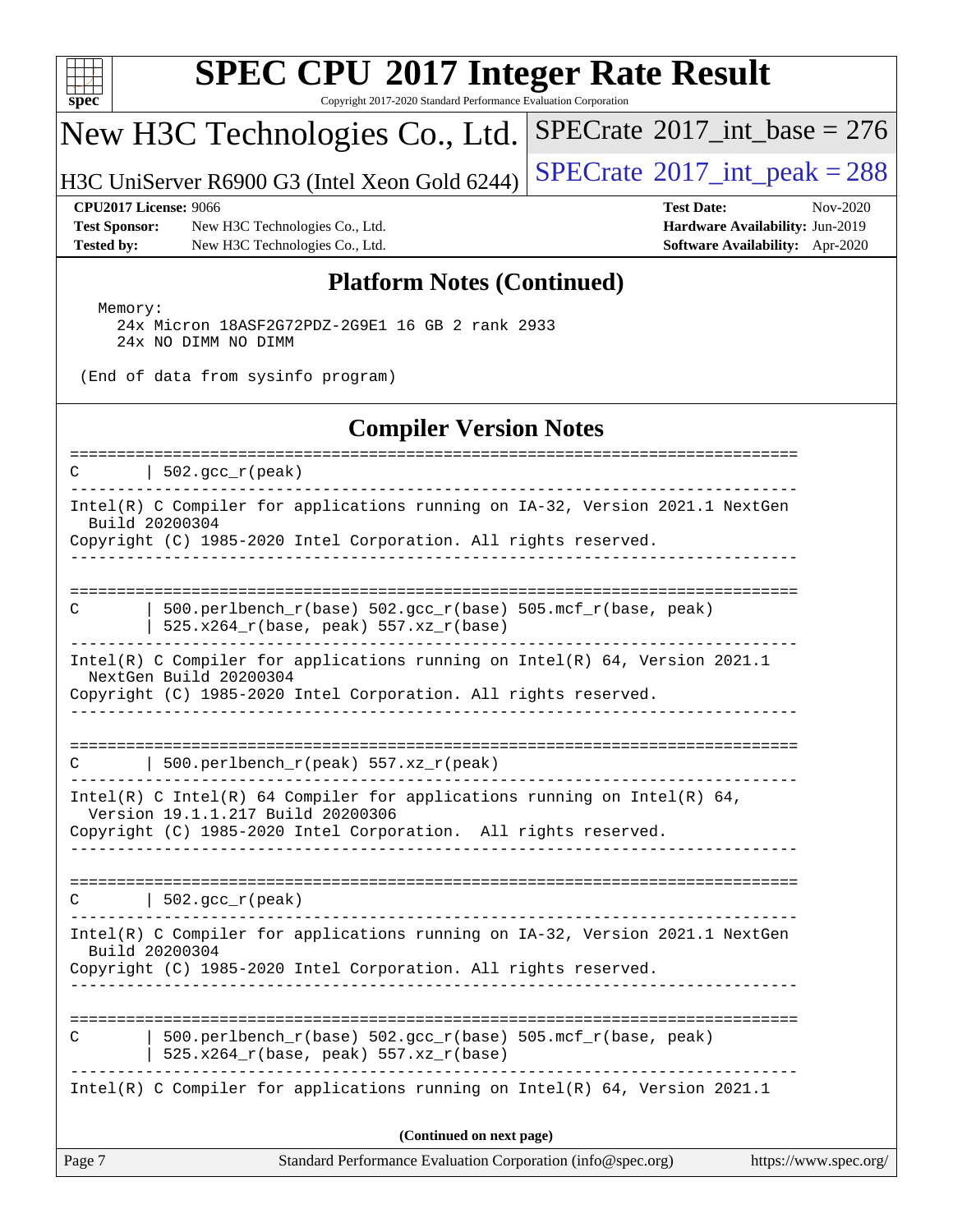| u | ١. | Ł |  |
|---|----|---|--|

Copyright 2017-2020 Standard Performance Evaluation Corporation

# New H3C Technologies Co., Ltd.

H3C UniServer R6900 G3 (Intel Xeon Gold 6244) [SPECrate](http://www.spec.org/auto/cpu2017/Docs/result-fields.html#SPECrate2017intpeak)<sup>®</sup>[2017\\_int\\_peak = 2](http://www.spec.org/auto/cpu2017/Docs/result-fields.html#SPECrate2017intpeak)88

 $SPECrate$ <sup>®</sup>[2017\\_int\\_base =](http://www.spec.org/auto/cpu2017/Docs/result-fields.html#SPECrate2017intbase) 276

**[Test Sponsor:](http://www.spec.org/auto/cpu2017/Docs/result-fields.html#TestSponsor)** New H3C Technologies Co., Ltd. **[Hardware Availability:](http://www.spec.org/auto/cpu2017/Docs/result-fields.html#HardwareAvailability)** Jun-2019 **[Tested by:](http://www.spec.org/auto/cpu2017/Docs/result-fields.html#Testedby)** New H3C Technologies Co., Ltd. **[Software Availability:](http://www.spec.org/auto/cpu2017/Docs/result-fields.html#SoftwareAvailability)** Apr-2020

**[CPU2017 License:](http://www.spec.org/auto/cpu2017/Docs/result-fields.html#CPU2017License)** 9066 **[Test Date:](http://www.spec.org/auto/cpu2017/Docs/result-fields.html#TestDate)** Nov-2020

### **[Compiler Version Notes \(Continued\)](http://www.spec.org/auto/cpu2017/Docs/result-fields.html#CompilerVersionNotes)**

|                | Copyright (C) 1985-2020 Intel Corporation. All rights reserved.                                                                                                                                      |                       |
|----------------|------------------------------------------------------------------------------------------------------------------------------------------------------------------------------------------------------|-----------------------|
| C              | 500.perlbench_r(peak) 557.xz_r(peak)                                                                                                                                                                 |                       |
|                | Intel(R) C Intel(R) 64 Compiler for applications running on Intel(R) 64,<br>Version 19.1.1.217 Build 20200306<br>Copyright (C) 1985-2020 Intel Corporation. All rights reserved.<br>________________ |                       |
| C              | 502.gcc_r(peak)<br>________________________________                                                                                                                                                  |                       |
| Build 20200304 | Intel(R) C Compiler for applications running on IA-32, Version 2021.1 NextGen<br>Copyright (C) 1985-2020 Intel Corporation. All rights reserved.                                                     |                       |
|                |                                                                                                                                                                                                      |                       |
| C              | 500.perlbench_r(base) 502.gcc_r(base) 505.mcf_r(base, peak)<br>$525.x264_r(base, peak) 557.xz_r(base)$                                                                                               |                       |
|                | Intel(R) C Compiler for applications running on $Intel(R)$ 64, Version 2021.1<br>NextGen Build 20200304<br>Copyright (C) 1985-2020 Intel Corporation. All rights reserved.                           |                       |
| C              | 500.perlbench_r(peak) 557.xz_r(peak)                                                                                                                                                                 |                       |
|                | Intel(R) C Intel(R) 64 Compiler for applications running on Intel(R) 64,<br>Version 19.1.1.217 Build 20200306<br>Copyright (C) 1985-2020 Intel Corporation. All rights reserved.                     |                       |
| $C++$          | 520.omnetpp_r(base, peak) 523.xalancbmk_r(base, peak)<br>531.deepsjeng_r(base, peak) 541.leela_r(base, peak)                                                                                         |                       |
|                | Intel(R) C++ Compiler for applications running on Intel(R) 64, Version 2021.1<br>NextGen Build 20200304<br>Copyright (C) 1985-2020 Intel Corporation. All rights reserved.                           |                       |
|                |                                                                                                                                                                                                      |                       |
|                | (Continued on next page)<br>Standard Performance Evaluation Corporation (info@spec.org)                                                                                                              | https://www.spec.org/ |
| Page 8         |                                                                                                                                                                                                      |                       |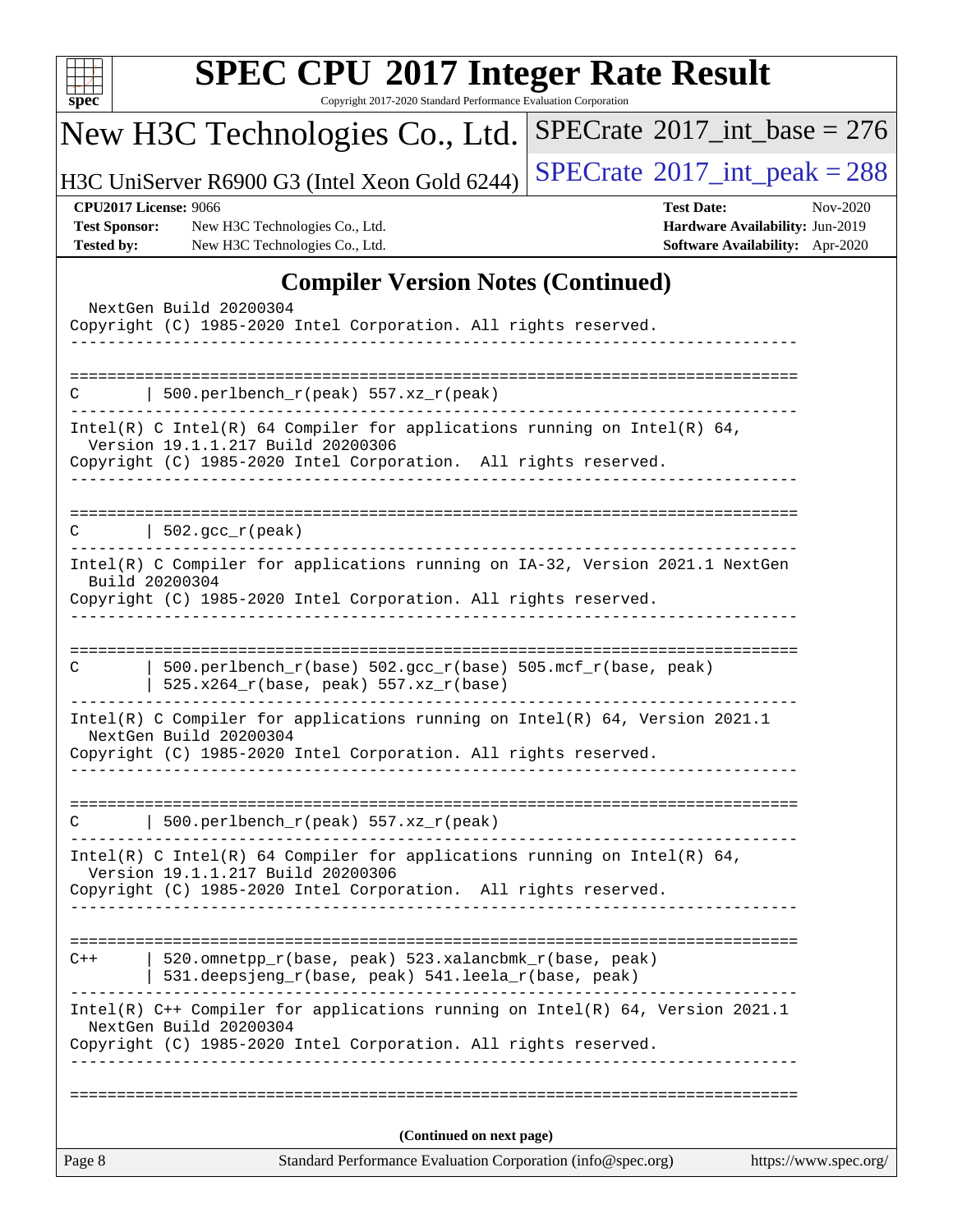

Copyright 2017-2020 Standard Performance Evaluation Corporation

New H3C Technologies Co., Ltd.

H3C UniServer R6900 G3 (Intel Xeon Gold 6244)  $\left|$  [SPECrate](http://www.spec.org/auto/cpu2017/Docs/result-fields.html#SPECrate2017intpeak)®[2017\\_int\\_peak = 2](http://www.spec.org/auto/cpu2017/Docs/result-fields.html#SPECrate2017intpeak)88

 $SPECTate$ <sup>®</sup>[2017\\_int\\_base =](http://www.spec.org/auto/cpu2017/Docs/result-fields.html#SPECrate2017intbase) 276

**[Test Sponsor:](http://www.spec.org/auto/cpu2017/Docs/result-fields.html#TestSponsor)** New H3C Technologies Co., Ltd. **[Hardware Availability:](http://www.spec.org/auto/cpu2017/Docs/result-fields.html#HardwareAvailability)** Jun-2019 **[Tested by:](http://www.spec.org/auto/cpu2017/Docs/result-fields.html#Testedby)** New H3C Technologies Co., Ltd. **[Software Availability:](http://www.spec.org/auto/cpu2017/Docs/result-fields.html#SoftwareAvailability)** Apr-2020

**[CPU2017 License:](http://www.spec.org/auto/cpu2017/Docs/result-fields.html#CPU2017License)** 9066 **[Test Date:](http://www.spec.org/auto/cpu2017/Docs/result-fields.html#TestDate)** Nov-2020

### **[Compiler Version Notes \(Continued\)](http://www.spec.org/auto/cpu2017/Docs/result-fields.html#CompilerVersionNotes)**

Fortran | 548.exchange2\_r(base, peak)

------------------------------------------------------------------------------ Intel(R) Fortran Intel(R) 64 Compiler for applications running on Intel(R) 64, Version 19.1.1.217 Build 20200306 Copyright (C) 1985-2020 Intel Corporation. All rights reserved. ------------------------------------------------------------------------------

## **[Base Compiler Invocation](http://www.spec.org/auto/cpu2017/Docs/result-fields.html#BaseCompilerInvocation)**

[C benchmarks](http://www.spec.org/auto/cpu2017/Docs/result-fields.html#Cbenchmarks):

[icc](http://www.spec.org/cpu2017/results/res2020q4/cpu2017-20201105-24336.flags.html#user_CCbase_intel_icc_66fc1ee009f7361af1fbd72ca7dcefbb700085f36577c54f309893dd4ec40d12360134090235512931783d35fd58c0460139e722d5067c5574d8eaf2b3e37e92)

[C++ benchmarks:](http://www.spec.org/auto/cpu2017/Docs/result-fields.html#CXXbenchmarks) [icpc](http://www.spec.org/cpu2017/results/res2020q4/cpu2017-20201105-24336.flags.html#user_CXXbase_intel_icpc_c510b6838c7f56d33e37e94d029a35b4a7bccf4766a728ee175e80a419847e808290a9b78be685c44ab727ea267ec2f070ec5dc83b407c0218cded6866a35d07)

[Fortran benchmarks](http://www.spec.org/auto/cpu2017/Docs/result-fields.html#Fortranbenchmarks): [ifort](http://www.spec.org/cpu2017/results/res2020q4/cpu2017-20201105-24336.flags.html#user_FCbase_intel_ifort_8111460550e3ca792625aed983ce982f94888b8b503583aa7ba2b8303487b4d8a21a13e7191a45c5fd58ff318f48f9492884d4413fa793fd88dd292cad7027ca)

## **[Base Portability Flags](http://www.spec.org/auto/cpu2017/Docs/result-fields.html#BasePortabilityFlags)**

 500.perlbench\_r: [-DSPEC\\_LP64](http://www.spec.org/cpu2017/results/res2020q4/cpu2017-20201105-24336.flags.html#b500.perlbench_r_basePORTABILITY_DSPEC_LP64) [-DSPEC\\_LINUX\\_X64](http://www.spec.org/cpu2017/results/res2020q4/cpu2017-20201105-24336.flags.html#b500.perlbench_r_baseCPORTABILITY_DSPEC_LINUX_X64) 502.gcc\_r: [-DSPEC\\_LP64](http://www.spec.org/cpu2017/results/res2020q4/cpu2017-20201105-24336.flags.html#suite_basePORTABILITY502_gcc_r_DSPEC_LP64) 505.mcf\_r: [-DSPEC\\_LP64](http://www.spec.org/cpu2017/results/res2020q4/cpu2017-20201105-24336.flags.html#suite_basePORTABILITY505_mcf_r_DSPEC_LP64) 520.omnetpp\_r: [-DSPEC\\_LP64](http://www.spec.org/cpu2017/results/res2020q4/cpu2017-20201105-24336.flags.html#suite_basePORTABILITY520_omnetpp_r_DSPEC_LP64) 523.xalancbmk\_r: [-DSPEC\\_LP64](http://www.spec.org/cpu2017/results/res2020q4/cpu2017-20201105-24336.flags.html#suite_basePORTABILITY523_xalancbmk_r_DSPEC_LP64) [-DSPEC\\_LINUX](http://www.spec.org/cpu2017/results/res2020q4/cpu2017-20201105-24336.flags.html#b523.xalancbmk_r_baseCXXPORTABILITY_DSPEC_LINUX) 525.x264\_r: [-DSPEC\\_LP64](http://www.spec.org/cpu2017/results/res2020q4/cpu2017-20201105-24336.flags.html#suite_basePORTABILITY525_x264_r_DSPEC_LP64) 531.deepsjeng\_r: [-DSPEC\\_LP64](http://www.spec.org/cpu2017/results/res2020q4/cpu2017-20201105-24336.flags.html#suite_basePORTABILITY531_deepsjeng_r_DSPEC_LP64) 541.leela\_r: [-DSPEC\\_LP64](http://www.spec.org/cpu2017/results/res2020q4/cpu2017-20201105-24336.flags.html#suite_basePORTABILITY541_leela_r_DSPEC_LP64) 548.exchange2\_r: [-DSPEC\\_LP64](http://www.spec.org/cpu2017/results/res2020q4/cpu2017-20201105-24336.flags.html#suite_basePORTABILITY548_exchange2_r_DSPEC_LP64) 557.xz\_r: [-DSPEC\\_LP64](http://www.spec.org/cpu2017/results/res2020q4/cpu2017-20201105-24336.flags.html#suite_basePORTABILITY557_xz_r_DSPEC_LP64)

# **[Base Optimization Flags](http://www.spec.org/auto/cpu2017/Docs/result-fields.html#BaseOptimizationFlags)**

[C benchmarks](http://www.spec.org/auto/cpu2017/Docs/result-fields.html#Cbenchmarks):

```
-m64 -qnextgen -std=c11
-Wl,-plugin-opt=-x86-branches-within-32B-boundaries -Wl,-z,muldefs
-xCORE-AVX512 -O3 -ffast-math -flto -mfpmath=sse -funroll-loops
-fuse-ld=gold -qopt-mem-layout-trans=4
-L/usr/local/IntelCompiler19/compilers_and_libraries_2020.1.217/linux/compiler/lib/intel64_lin
-lqkmalloc
```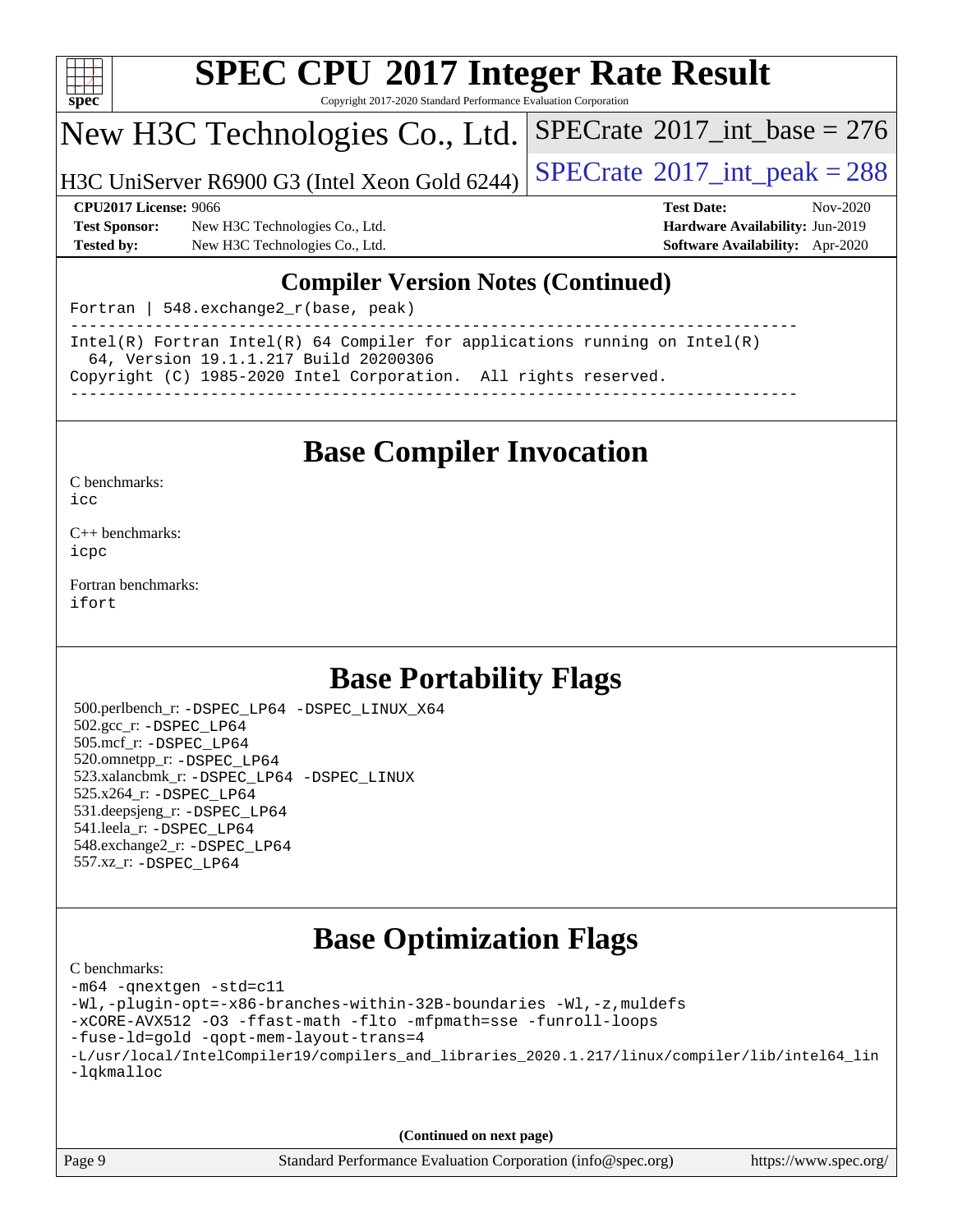

Copyright 2017-2020 Standard Performance Evaluation Corporation

## New H3C Technologies Co., Ltd.

H3C UniServer R6900 G3 (Intel Xeon Gold 6244)  $\left|$  [SPECrate](http://www.spec.org/auto/cpu2017/Docs/result-fields.html#SPECrate2017intpeak)®[2017\\_int\\_peak = 2](http://www.spec.org/auto/cpu2017/Docs/result-fields.html#SPECrate2017intpeak)88

 $SPECTate$ <sup>®</sup>[2017\\_int\\_base =](http://www.spec.org/auto/cpu2017/Docs/result-fields.html#SPECrate2017intbase) 276

**[Test Sponsor:](http://www.spec.org/auto/cpu2017/Docs/result-fields.html#TestSponsor)** New H3C Technologies Co., Ltd. **[Hardware Availability:](http://www.spec.org/auto/cpu2017/Docs/result-fields.html#HardwareAvailability)** Jun-2019 **[Tested by:](http://www.spec.org/auto/cpu2017/Docs/result-fields.html#Testedby)** New H3C Technologies Co., Ltd. **[Software Availability:](http://www.spec.org/auto/cpu2017/Docs/result-fields.html#SoftwareAvailability)** Apr-2020

**[CPU2017 License:](http://www.spec.org/auto/cpu2017/Docs/result-fields.html#CPU2017License)** 9066 **[Test Date:](http://www.spec.org/auto/cpu2017/Docs/result-fields.html#TestDate)** Nov-2020

# **[Base Optimization Flags \(Continued\)](http://www.spec.org/auto/cpu2017/Docs/result-fields.html#BaseOptimizationFlags)**

### [C++ benchmarks:](http://www.spec.org/auto/cpu2017/Docs/result-fields.html#CXXbenchmarks)

[-m64](http://www.spec.org/cpu2017/results/res2020q4/cpu2017-20201105-24336.flags.html#user_CXXbase_m64-icc) [-qnextgen](http://www.spec.org/cpu2017/results/res2020q4/cpu2017-20201105-24336.flags.html#user_CXXbase_f-qnextgen) [-Wl,-plugin-opt=-x86-branches-within-32B-boundaries](http://www.spec.org/cpu2017/results/res2020q4/cpu2017-20201105-24336.flags.html#user_CXXbase_f-x86-branches-within-32B-boundaries_0098b4e4317ae60947b7b728078a624952a08ac37a3c797dfb4ffeb399e0c61a9dd0f2f44ce917e9361fb9076ccb15e7824594512dd315205382d84209e912f3) [-Wl,-z,muldefs](http://www.spec.org/cpu2017/results/res2020q4/cpu2017-20201105-24336.flags.html#user_CXXbase_link_force_multiple1_b4cbdb97b34bdee9ceefcfe54f4c8ea74255f0b02a4b23e853cdb0e18eb4525ac79b5a88067c842dd0ee6996c24547a27a4b99331201badda8798ef8a743f577) [-xCORE-AVX512](http://www.spec.org/cpu2017/results/res2020q4/cpu2017-20201105-24336.flags.html#user_CXXbase_f-xCORE-AVX512) [-O3](http://www.spec.org/cpu2017/results/res2020q4/cpu2017-20201105-24336.flags.html#user_CXXbase_f-O3) [-ffast-math](http://www.spec.org/cpu2017/results/res2020q4/cpu2017-20201105-24336.flags.html#user_CXXbase_f-ffast-math) [-flto](http://www.spec.org/cpu2017/results/res2020q4/cpu2017-20201105-24336.flags.html#user_CXXbase_f-flto) [-mfpmath=sse](http://www.spec.org/cpu2017/results/res2020q4/cpu2017-20201105-24336.flags.html#user_CXXbase_f-mfpmath_70eb8fac26bde974f8ab713bc9086c5621c0b8d2f6c86f38af0bd7062540daf19db5f3a066d8c6684be05d84c9b6322eb3b5be6619d967835195b93d6c02afa1) [-funroll-loops](http://www.spec.org/cpu2017/results/res2020q4/cpu2017-20201105-24336.flags.html#user_CXXbase_f-funroll-loops) [-fuse-ld=gold](http://www.spec.org/cpu2017/results/res2020q4/cpu2017-20201105-24336.flags.html#user_CXXbase_f-fuse-ld_920b3586e2b8c6e0748b9c84fa9b744736ba725a32cab14ad8f3d4ad28eecb2f59d1144823d2e17006539a88734fe1fc08fc3035f7676166309105a78aaabc32) [-qopt-mem-layout-trans=4](http://www.spec.org/cpu2017/results/res2020q4/cpu2017-20201105-24336.flags.html#user_CXXbase_f-qopt-mem-layout-trans_fa39e755916c150a61361b7846f310bcdf6f04e385ef281cadf3647acec3f0ae266d1a1d22d972a7087a248fd4e6ca390a3634700869573d231a252c784941a8) [-L/usr/local/IntelCompiler19/compilers\\_and\\_libraries\\_2020.1.217/linux/compiler/lib/intel64\\_lin](http://www.spec.org/cpu2017/results/res2020q4/cpu2017-20201105-24336.flags.html#user_CXXbase_linkpath_2cb6f503891ebf8baee7515f4e7d4ec1217444d1d05903cc0091ac4158de400651d2b2313a9fa414cb8a8f0e16ab029634f5c6db340f400369c190d4db8a54a0) [-lqkmalloc](http://www.spec.org/cpu2017/results/res2020q4/cpu2017-20201105-24336.flags.html#user_CXXbase_qkmalloc_link_lib_79a818439969f771c6bc311cfd333c00fc099dad35c030f5aab9dda831713d2015205805422f83de8875488a2991c0a156aaa600e1f9138f8fc37004abc96dc5)

### [Fortran benchmarks:](http://www.spec.org/auto/cpu2017/Docs/result-fields.html#Fortranbenchmarks)

[-m64](http://www.spec.org/cpu2017/results/res2020q4/cpu2017-20201105-24336.flags.html#user_FCbase_m64-icc) [-Wl,-plugin-opt=-x86-branches-within-32B-boundaries](http://www.spec.org/cpu2017/results/res2020q4/cpu2017-20201105-24336.flags.html#user_FCbase_f-x86-branches-within-32B-boundaries_0098b4e4317ae60947b7b728078a624952a08ac37a3c797dfb4ffeb399e0c61a9dd0f2f44ce917e9361fb9076ccb15e7824594512dd315205382d84209e912f3) [-Wl,-z,muldefs](http://www.spec.org/cpu2017/results/res2020q4/cpu2017-20201105-24336.flags.html#user_FCbase_link_force_multiple1_b4cbdb97b34bdee9ceefcfe54f4c8ea74255f0b02a4b23e853cdb0e18eb4525ac79b5a88067c842dd0ee6996c24547a27a4b99331201badda8798ef8a743f577) [-xCORE-AVX512](http://www.spec.org/cpu2017/results/res2020q4/cpu2017-20201105-24336.flags.html#user_FCbase_f-xCORE-AVX512) [-O3](http://www.spec.org/cpu2017/results/res2020q4/cpu2017-20201105-24336.flags.html#user_FCbase_f-O3) [-ipo](http://www.spec.org/cpu2017/results/res2020q4/cpu2017-20201105-24336.flags.html#user_FCbase_f-ipo) [-no-prec-div](http://www.spec.org/cpu2017/results/res2020q4/cpu2017-20201105-24336.flags.html#user_FCbase_f-no-prec-div) [-qopt-mem-layout-trans=4](http://www.spec.org/cpu2017/results/res2020q4/cpu2017-20201105-24336.flags.html#user_FCbase_f-qopt-mem-layout-trans_fa39e755916c150a61361b7846f310bcdf6f04e385ef281cadf3647acec3f0ae266d1a1d22d972a7087a248fd4e6ca390a3634700869573d231a252c784941a8) [-nostandard-realloc-lhs](http://www.spec.org/cpu2017/results/res2020q4/cpu2017-20201105-24336.flags.html#user_FCbase_f_2003_std_realloc_82b4557e90729c0f113870c07e44d33d6f5a304b4f63d4c15d2d0f1fab99f5daaed73bdb9275d9ae411527f28b936061aa8b9c8f2d63842963b95c9dd6426b8a) [-align array32byte](http://www.spec.org/cpu2017/results/res2020q4/cpu2017-20201105-24336.flags.html#user_FCbase_align_array32byte_b982fe038af199962ba9a80c053b8342c548c85b40b8e86eb3cc33dee0d7986a4af373ac2d51c3f7cf710a18d62fdce2948f201cd044323541f22fc0fffc51b6) [-auto](http://www.spec.org/cpu2017/results/res2020q4/cpu2017-20201105-24336.flags.html#user_FCbase_f-auto) [-mbranches-within-32B-boundaries](http://www.spec.org/cpu2017/results/res2020q4/cpu2017-20201105-24336.flags.html#user_FCbase_f-mbranches-within-32B-boundaries) [-L/usr/local/IntelCompiler19/compilers\\_and\\_libraries\\_2020.1.217/linux/compiler/lib/intel64\\_lin](http://www.spec.org/cpu2017/results/res2020q4/cpu2017-20201105-24336.flags.html#user_FCbase_linkpath_2cb6f503891ebf8baee7515f4e7d4ec1217444d1d05903cc0091ac4158de400651d2b2313a9fa414cb8a8f0e16ab029634f5c6db340f400369c190d4db8a54a0) [-lqkmalloc](http://www.spec.org/cpu2017/results/res2020q4/cpu2017-20201105-24336.flags.html#user_FCbase_qkmalloc_link_lib_79a818439969f771c6bc311cfd333c00fc099dad35c030f5aab9dda831713d2015205805422f83de8875488a2991c0a156aaa600e1f9138f8fc37004abc96dc5)

## **[Peak Compiler Invocation](http://www.spec.org/auto/cpu2017/Docs/result-fields.html#PeakCompilerInvocation)**

[C benchmarks](http://www.spec.org/auto/cpu2017/Docs/result-fields.html#Cbenchmarks): [icc](http://www.spec.org/cpu2017/results/res2020q4/cpu2017-20201105-24336.flags.html#user_CCpeak_intel_icc_66fc1ee009f7361af1fbd72ca7dcefbb700085f36577c54f309893dd4ec40d12360134090235512931783d35fd58c0460139e722d5067c5574d8eaf2b3e37e92)

[C++ benchmarks:](http://www.spec.org/auto/cpu2017/Docs/result-fields.html#CXXbenchmarks) [icpc](http://www.spec.org/cpu2017/results/res2020q4/cpu2017-20201105-24336.flags.html#user_CXXpeak_intel_icpc_c510b6838c7f56d33e37e94d029a35b4a7bccf4766a728ee175e80a419847e808290a9b78be685c44ab727ea267ec2f070ec5dc83b407c0218cded6866a35d07)

[Fortran benchmarks](http://www.spec.org/auto/cpu2017/Docs/result-fields.html#Fortranbenchmarks): [ifort](http://www.spec.org/cpu2017/results/res2020q4/cpu2017-20201105-24336.flags.html#user_FCpeak_intel_ifort_8111460550e3ca792625aed983ce982f94888b8b503583aa7ba2b8303487b4d8a21a13e7191a45c5fd58ff318f48f9492884d4413fa793fd88dd292cad7027ca)

## **[Peak Portability Flags](http://www.spec.org/auto/cpu2017/Docs/result-fields.html#PeakPortabilityFlags)**

 500.perlbench\_r: [-DSPEC\\_LP64](http://www.spec.org/cpu2017/results/res2020q4/cpu2017-20201105-24336.flags.html#b500.perlbench_r_peakPORTABILITY_DSPEC_LP64) [-DSPEC\\_LINUX\\_X64](http://www.spec.org/cpu2017/results/res2020q4/cpu2017-20201105-24336.flags.html#b500.perlbench_r_peakCPORTABILITY_DSPEC_LINUX_X64) 502.gcc\_r: [-D\\_FILE\\_OFFSET\\_BITS=64](http://www.spec.org/cpu2017/results/res2020q4/cpu2017-20201105-24336.flags.html#user_peakPORTABILITY502_gcc_r_file_offset_bits_64_5ae949a99b284ddf4e95728d47cb0843d81b2eb0e18bdfe74bbf0f61d0b064f4bda2f10ea5eb90e1dcab0e84dbc592acfc5018bc955c18609f94ddb8d550002c) 505.mcf\_r: [-DSPEC\\_LP64](http://www.spec.org/cpu2017/results/res2020q4/cpu2017-20201105-24336.flags.html#suite_peakPORTABILITY505_mcf_r_DSPEC_LP64) 520.omnetpp\_r: [-DSPEC\\_LP64](http://www.spec.org/cpu2017/results/res2020q4/cpu2017-20201105-24336.flags.html#suite_peakPORTABILITY520_omnetpp_r_DSPEC_LP64) 523.xalancbmk\_r: [-DSPEC\\_LP64](http://www.spec.org/cpu2017/results/res2020q4/cpu2017-20201105-24336.flags.html#suite_peakPORTABILITY523_xalancbmk_r_DSPEC_LP64) [-DSPEC\\_LINUX](http://www.spec.org/cpu2017/results/res2020q4/cpu2017-20201105-24336.flags.html#b523.xalancbmk_r_peakCXXPORTABILITY_DSPEC_LINUX) 525.x264\_r: [-DSPEC\\_LP64](http://www.spec.org/cpu2017/results/res2020q4/cpu2017-20201105-24336.flags.html#suite_peakPORTABILITY525_x264_r_DSPEC_LP64) 531.deepsjeng\_r: [-DSPEC\\_LP64](http://www.spec.org/cpu2017/results/res2020q4/cpu2017-20201105-24336.flags.html#suite_peakPORTABILITY531_deepsjeng_r_DSPEC_LP64) 541.leela\_r: [-DSPEC\\_LP64](http://www.spec.org/cpu2017/results/res2020q4/cpu2017-20201105-24336.flags.html#suite_peakPORTABILITY541_leela_r_DSPEC_LP64) 548.exchange2\_r: [-DSPEC\\_LP64](http://www.spec.org/cpu2017/results/res2020q4/cpu2017-20201105-24336.flags.html#suite_peakPORTABILITY548_exchange2_r_DSPEC_LP64) 557.xz\_r: [-DSPEC\\_LP64](http://www.spec.org/cpu2017/results/res2020q4/cpu2017-20201105-24336.flags.html#suite_peakPORTABILITY557_xz_r_DSPEC_LP64)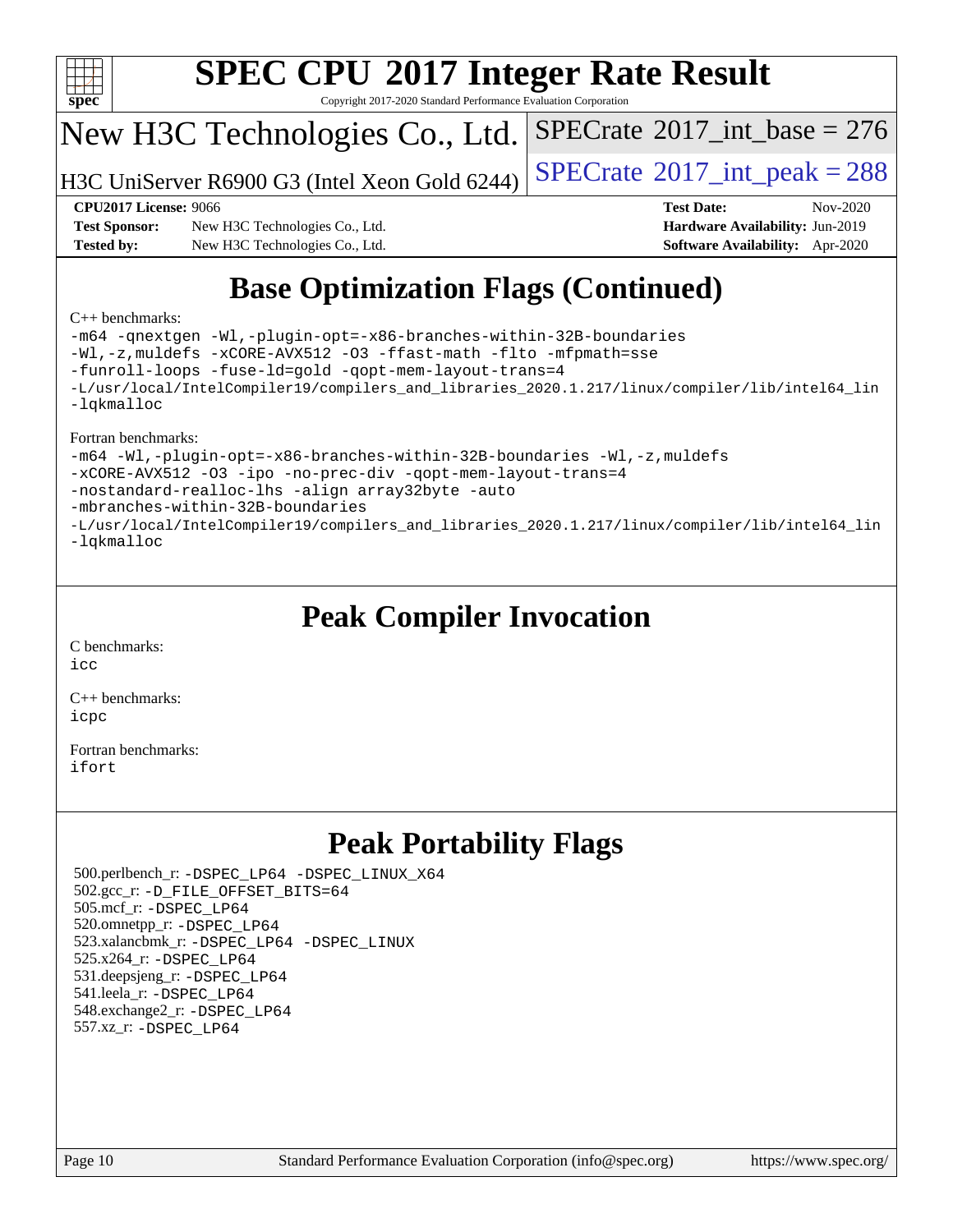| <b>SPEC CPU®2017 Integer Rate Result</b>                                                                                                                                                                                                                                                                                                                                                                                                             |
|------------------------------------------------------------------------------------------------------------------------------------------------------------------------------------------------------------------------------------------------------------------------------------------------------------------------------------------------------------------------------------------------------------------------------------------------------|
| Copyright 2017-2020 Standard Performance Evaluation Corporation<br>$s\overline{p}$ ec <sup>®</sup><br>$SPECrate^{\circ}2017\_int\_base = 276$<br>New H3C Technologies Co., Ltd.                                                                                                                                                                                                                                                                      |
| $SPECrate$ <sup>®</sup> 2017_int_peak = 288                                                                                                                                                                                                                                                                                                                                                                                                          |
| H3C UniServer R6900 G3 (Intel Xeon Gold 6244)<br><b>CPU2017 License: 9066</b><br><b>Test Date:</b><br>Nov-2020                                                                                                                                                                                                                                                                                                                                       |
| <b>Test Sponsor:</b><br>Hardware Availability: Jun-2019<br>New H3C Technologies Co., Ltd.                                                                                                                                                                                                                                                                                                                                                            |
| <b>Tested by:</b><br>New H3C Technologies Co., Ltd.<br>Software Availability: Apr-2020                                                                                                                                                                                                                                                                                                                                                               |
| <b>Peak Optimization Flags</b>                                                                                                                                                                                                                                                                                                                                                                                                                       |
| C benchmarks:                                                                                                                                                                                                                                                                                                                                                                                                                                        |
| $500.$ perlbench_r: -Wl, -z, muldefs -prof-gen(pass 1) -prof-use(pass 2)<br>-xCORE-AVX512 -ipo -03 -no-prec-div<br>-gopt-mem-layout-trans=4 -fno-strict-overflow<br>-mbranches-within-32B-boundaries<br>-L/usr/local/IntelCompiler19/compilers_and_libraries_2020.1.217/linux/compiler/lib/intel64_lin<br>-lqkmalloc                                                                                                                                 |
| $502.\text{gcc}_r$ : $-m32$<br>-L/usr/local/IntelCompiler19/compilers_and_libraries_2020.1.217/linux/compiler/lib/ia32_lin<br>-std=gnu89<br>-Wl,-plugin-opt=-x86-branches-within-32B-boundaries<br>-Wl,-z, muldefs -fprofile-generate(pass 1)<br>-fprofile-use=default.profdata(pass 2) -xCORE-AVX512 -flto<br>-Ofast(pass 1) -03 -ffast-math -qnextgen -fuse-ld=gold<br>-qopt-mem-layout-trans=4 -L/usr/local/jemalloc32-5.0.1/lib<br>$-lj$ emalloc |
| $505.\text{mcf}_r$ : basepeak = yes                                                                                                                                                                                                                                                                                                                                                                                                                  |
| $525.x264$ _r: $-m64$ -qnextgen $-std= c11$<br>-Wl,-plugin-opt=-x86-branches-within-32B-boundaries<br>-Wl,-z, muldefs -xCORE-AVX512 -flto -03 -ffast-math<br>-fuse-ld=gold -qopt-mem-layout-trans=4 -fno-alias<br>-L/usr/local/IntelCompiler19/compilers_and_libraries_2020.1.217/linux/compiler/lib/intel64_lin<br>-lqkmalloc                                                                                                                       |
| 557.xz_r:-Wl,-z, muldefs -xCORE-AVX512 -ipo -03 -no-prec-div<br>-qopt-mem-layout-trans=4 -mbranches-within-32B-boundaries<br>-L/usr/local/IntelCompiler19/compilers_and_libraries_2020.1.217/linux/compiler/lib/intel64_lin<br>-lqkmalloc                                                                                                                                                                                                            |
| C++ benchmarks:                                                                                                                                                                                                                                                                                                                                                                                                                                      |
| $520.$ omnetpp_r: basepeak = yes                                                                                                                                                                                                                                                                                                                                                                                                                     |
| $523.xalanchmk_r:$ basepeak = yes                                                                                                                                                                                                                                                                                                                                                                                                                    |
| $531$ .deepsjeng_r: basepeak = yes                                                                                                                                                                                                                                                                                                                                                                                                                   |
| $541$ .leela_r: basepeak = yes                                                                                                                                                                                                                                                                                                                                                                                                                       |
| Fortran benchmarks:                                                                                                                                                                                                                                                                                                                                                                                                                                  |
|                                                                                                                                                                                                                                                                                                                                                                                                                                                      |
|                                                                                                                                                                                                                                                                                                                                                                                                                                                      |
| (Continued on next page)<br>Page 11<br>Standard Performance Evaluation Corporation (info@spec.org)<br>https://www.spec.org/                                                                                                                                                                                                                                                                                                                          |